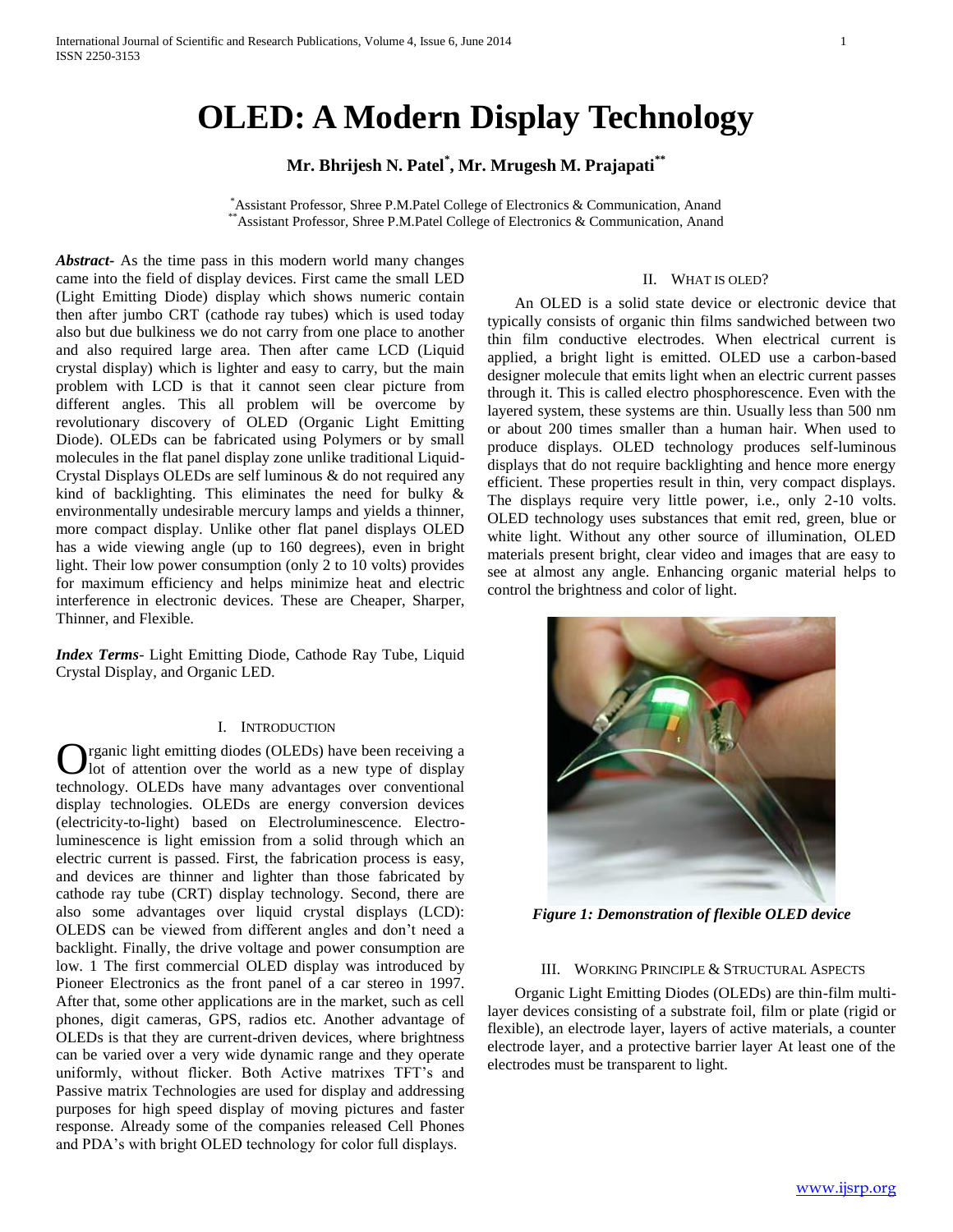

*Figure 2 The typical structure of the OLED device.*

 The OLEDs operate in the following manner: Voltage bias is applied on the electrodes, the voltages are low, from 2.5 to  $\sim$  20 V, but the active layers are so thin  $\sim 10$ Å to 100nm) that the electric fields in the active layers are very high, of the order of 105 – 107 V/cm. These high, near-breakdown electric fields support injection of charges across the electrode / active layers interfaces. Holes are injected from the anode, which is typically transparent, and electrons are injected from the cathode. The injected charges migrate against each other in the opposite directions, and eventually meet and recombine. Recombination energy is released and the molecule or a polymer segment in which the recombination occurs, reaches an exited state. Exactions may migrate from molecule to molecule. Eventually, some molecules or a polymer segments release the energy as photons or heat. It is desirable that all the excess excitation energy is released as photons (light).

 The materials that are used to bring the charges to the recombination sites are usually (but not always) poor photon emitters (most of the excitation energy is released as heat). Therefore, suitable dopants are added, which first transfer the energy from the original exaction, and release the energy more efficiently as photons. In OLEDs, approximately 25% of the excisions are in the singlet states and 75% in the triplet states. Emission of photons from the singlet states (fluorescence), in most cases facilitated by fluorescent dopants, was believed to be the only applicable form of energy release, thus limiting the Internal Quantum Efficiency (IQE) of OLEDs to the maximum of 25%.



*Figure.3: Different Light Emitting Polymers for different colors.*

#### IV. BASICS OF LIGHT EMISSION

 Light is one type of energy. So in order to emit light, the molecules must absorb energy from other sources. Once a molecule has absorbed enough energy, it can go to the excited electronic state. When the molecule relaxes to the ground singlet state, it can use different processes, one of which is to emit light. Fluorescence occurs when it returns from an excited singlet state to the ground singlet states. Because the two states have same multiplicity, it is spin-allowed and is very fast  $(10^{-5}$  to  $10^{-8}$ seconds). Phosphorescence occurs when it returns from an excited triplet state: this is spin-forbidden and is often slow  $(10^{-4}$ seconds to minutes).

| Colors              | Red    | Green  | Blue  |
|---------------------|--------|--------|-------|
| Efficiency $(cd/A)$ |        |        | 5.9   |
| Lifetime (h)        | 80,000 | 40,000 | 7,000 |

#### *Table.1: Present OLEDs efficiency and lifetime*

#### V. FABRICATION METHODS FOR OLEDS

 There are two methods to fabricate OLEDs: thermal evaporation of the organic small molecules and spin-coating polymer layers. Thermal evaporation is often performed in a vacuum. The vacuum pressure is usually about  $10^{-6}$  torr or better. In addition to depositing molecules, it can also be used to deposit cathode materials. There are some advantages to using thermal evaporation. During the fabrication the thickness of each layer can be monitored easily, compared to spin-coating. The vacuum equipment is already in the semiconductor industry, and it is easy to achieve the multi-color displays by using shadow masks for depositing organic materials. Spin-coating is widely used in the polymer-based LEDs. The polymer layers can be deposited from solution directly, but the thickness can't be monitored during the deposition.

#### VI. OLEDS AS WHITE LIGHT SOURCE

 In contrary to display applications where all colors are equally important, "good quality" white is of prime importance for general illumination. Individual colors are not as important. OLEDs have typically very broad band emissions, which makes them uniquely suitable for applications where white with high CRI and the desired position on the chromaticity diagram is desirable. Both small-molecular and polymeric systems with singlet (fluorescence) emitters have achieved full color with good positions on the CIE diagrams in Fig.4.

# VII. FIVE BASIC METHODS OF PRODUCING WHITE LIGHT ARE KNOWN AND RESEARCHED AT THIS TIME.

 1. Mixing two, or more different dyes (emitters), or polymers which emit different colors, in one layer: Copolymers whose segments emit different colors are also used as single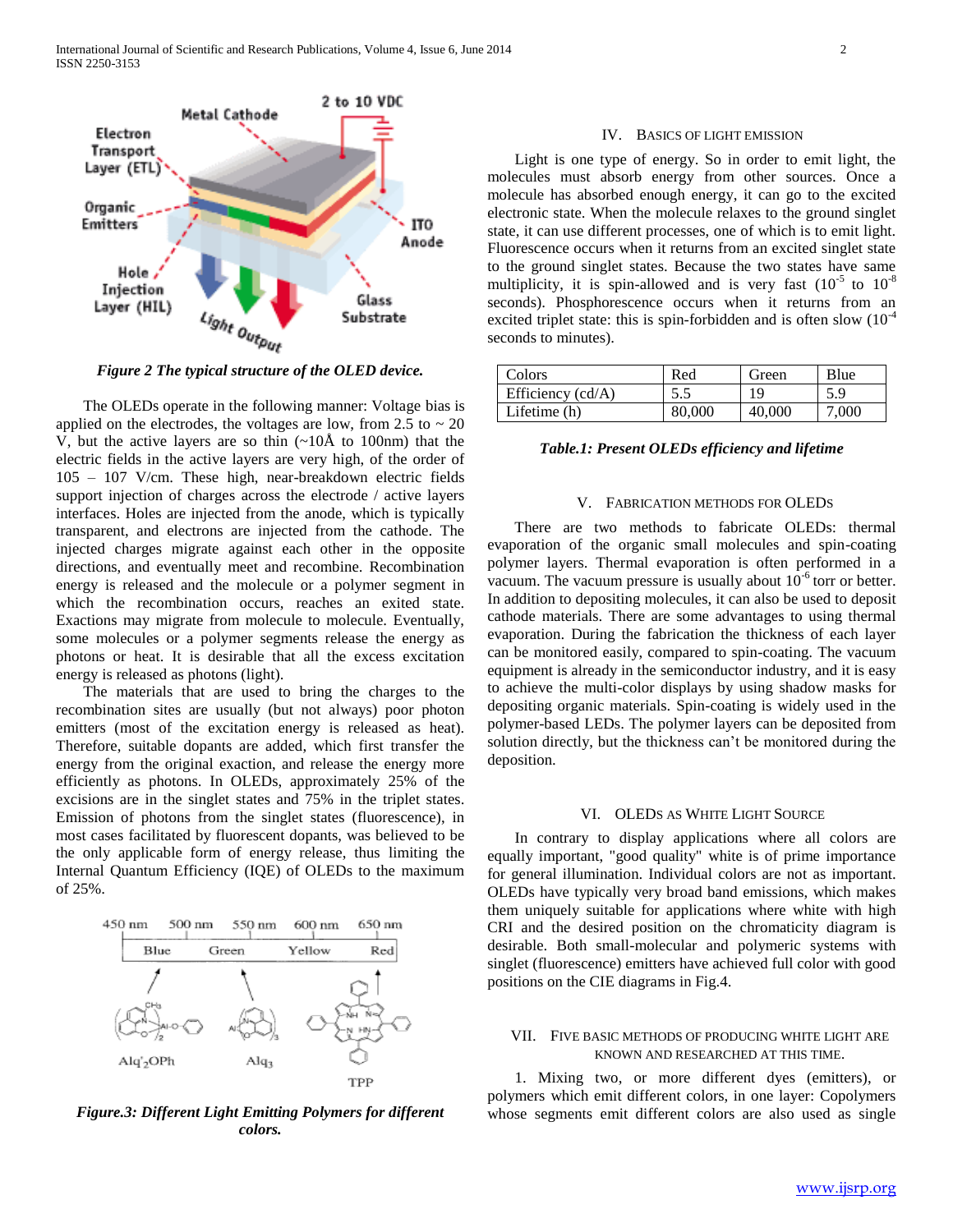layers. Good quality white light was generated in OLEDs with three fluorescence emitters in a single layer with R, G, and B.

 2. Deposition of three emission layers, each with different (R, G, B) emitters: One of the approaches to generate white light was to segregate three dopants into three separate emissive layers. The concept is enabled by the long diffusion lengths of triplet excitons, which may cross several layers before transferring the energy to an emitter. Triplets may migrate up to 1000Å. The thickness and the composition of each layer must be precisely controlled to achieve the color balance.

 3. Using "horizontally stacked" narrow bands or pixels emitting in basic colors: ( an analog of LCD displays): An extension of the tri-junction concept leads to another approach, basically similar to that used in LC flat panel displays, where the colors are separated and addressed independently as an array of individual pixels, dots, etc. The individual color-emitting segments / devices may be deposited as dots, miniature squares, circles, thin lines, very thin stripes etc. If that approach turns out to be feasible, and good white can be obtained, the system would have a number of advantages.

 4. Using monomer-excimer complexes: The basic idea is to employ a lumophore, which forms a broadly emitting state, and a lumophore (or lumophores) which form excimers or exciplexes (excited states whose wave function extend over two molecules, either identical - excimers or dissimilar - exciplexes). Some phosphorescent dopant molecules indeed form excimers. These molecules are bound together only in the excited state but not in the ground state. The energy of the excimer is always lower than the energy of an excited single molecule and its emission is typically very broad. Thus, if an OLED is made with two blue dopants, one of which does not form excimers and the other does, the device will emit blue light from the former dopant, and lower-energy light (typically yellow) from the excimer of the latter dopant. The light from the blue dopant will mix with the light from the yellow excimer to make white light. None of the blue light will be lost because the excimer has no ground state to absorb it, and the blue emitter does not absorb yellow. The ratio of blue to yellow emission can be readily tuned by varying the ratio of the two dopants without the complication of energy transfer from blue to yellow.



*Figure. 4: A CIE chromaticity diagram showing the positions of "fluorescent" OLEDs in comparison with the NTSC standards.*



*Figure. 5: A few examples of Iridium – based emitters designed to cover the chromaticity spectrum*

 5. Using an efficient blue emitter and down conversion phosphors: In principle, this method utilizes coupling of a blueemitting OLED with one or more down-conversion layers, one of which contains inorganic light-scattering particles. In an example, a blue OLED was prepared on a glass substrate with polyfluorene based light emitting polymer, a PEDOT/PSS hole injection layer on an ITO anode, and a NaF/Al cathode. Then, two separate layers of Lumogen TM F orange and red, molecularly dispersed in poly methylmethacrylate, were deposited on the other side of the glass substrate, followed by a layer of Y(Gd)AG:Ce phosphor particles dispersed in poly (dimethylsiloxane). The quantum efficiency of photoluminescence of the dyes in the PMMA host was found to be >98%, and the quantum yield of the Y(Gd)AG:Ce phosphor was 86%. The device produced excellent quality white light with CRI 93 and the blackbody T 4130K. At 5.5V, the device exhibits 1080 cd/m2 and 3.76 lumens per electrical watt. This concept could be obviously extended to other efficient blue-emitting OLEDs. As with other methods of generating white light, the lifetime of the blue emitting OLED is of a prime concern. All methods have been shown to produce good quality white**.**

#### VIII. COMPARISON

# *OLED and LCD*

 From calculator screens, LCDs are used in mobile phones, computers, and a lot more applications. OLEDs produce their own light unlike LCDs which require a backlight. Another advantage of OLED is the lower power consumption compared to the LCD which has a great amount of the power consumption. The lack of a backlight also means that an OLED display can be significantly slimmer than an LCD display. Manufacturing OLEDs could also be a lot cheaper than manufacturing LCDs [15].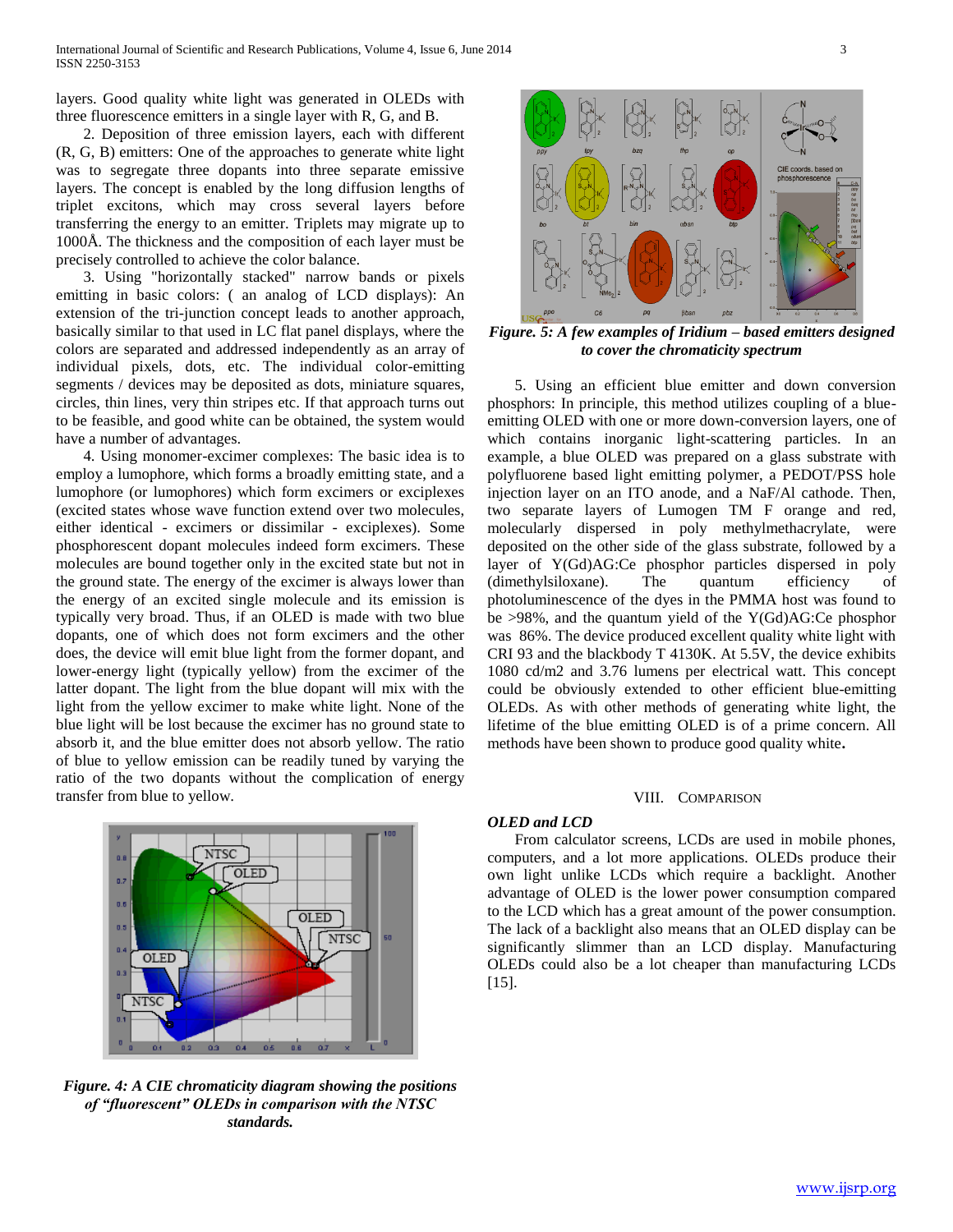

*Fig 6 OLED v/s LCD*

# *OLED and LED*

 OLED display can be thinner and lighter than LED display. They provide very wide and consistent color no matter where you are seated in the room. LED display tends to get significantly dimmer as one move away from center and many exhibit color shift. OLEDs are quite energy efficient. The greatest attribute of OLED is the ability to have the deepest blacks of any flat panel technology. OLEDs can make more colors than LED display.

# IX. MERITS

 The different manufacturing process of OLEDs lends itself to several advantages over flat-panel displays made with LCD technology.

- Lower cost in the future: OLEDs can be printed onto any suitable substrate by an inkjet printer or even by screen printing, theoretically making them cheaper to produce than LCD or plasma display. However, fabrication of the OLED substrate is more costly than that of a TFT LCD, until mass production methods lower cost through scalability.
- Light weight & flexible plastic substrates: OLED displays can be fabricated on flexible plastic substrates leading to the possibility of flexible organic lightemitting diodes being fabricated or other new applications such as roll-up displays embedded in fabrics or clothing.
- Better power efficiency: LCDs filter the light emitted from a back light
- Response time: OLEDs can also have a faster response time than standard LCD screens.

#### X. DEMERITS

- Outdoor performance: As an emissive display technology, OLEDs rely completely upon converting electricity to light, unlike most LCDs which are to some extent reflective.
- Power consumption: While an OLED will consume around 40% of the power of an LCD displaying an image.
- Screen burn-in: Unlike displays with a common light source, the brightness of each OLED pixel fades depending on the content displayed. The varied lifespan of the organic dyes can cause a discrepancy between red, green, and blue intensity. This leads to image persistence, also known as burn in.
- UV sensitivity: OLED displays can be damaged by prolonged exposure to UV light. The most pronounced example of this can be seen with a near UV laser (such as a Bluray pointer) and can damage the display almost instantly with more than 20mW leading to dim or dead spots where the beam is focused.
- Lifetime While red and green OLED films have longer lifetimes (46,000 to 230,000 hours), blue organics currently have much shorter lifetimes (up to around 14,000 hours
- Water Water can easily damage OLEDs.

# XI. CONCLUSION

 In the future, OLEDs will probably conquer a large portion of the micro display market. Their higher efficiency and lower weight will make them quite competitive with LCD displays. There are no *fundamental* obstacles for OLEDs to become a technology of choice for general lighting. However, there still exist a number of "*incremental*" roadblocks that have to be overcome, many of which may require inventions or major breakthroughs, and most of these roadblocks are materials related. The rate of progress will depend on the success in designing and synthesis of novel high performance, stable materials components of OLED devices to replace those that are still deficient.

#### **REFERENCES**

- [1] Burroughes, J. H.; Bradley, D. D. C.; Brown, A. R.; Marks, R. N.; Mackay, K.; Friend, R. H.; Burns, P. L.; Holmes, A. B. Nature 1990, 347, 539-541.
- [2] Crispin, X.; Geskin, V.; Crispin, A.; Cornil, J.; Lazzaroni, R.; Salaneck, W.R.; Brédas, J.L. J. Am. Chem. Soc. 2002, 124, 8131-8141.
- [3] Hill, I. G.; Rajagopal, A.; Kahn, A.; Hu, Y. Appl. Phys. Lett. 1998, 73, 662- 664.
- [4] Hosokawa, C.; Fukuoka, K; Kawamura, H. SID Digest 2004, 35, 780-783.
- [5] Kovac, J.; Peternai, L.; Lengyel, O. Thin Solid Films 2003, 433, 22–26.
- [6] Koch, N.; Kahn, A.; Ghijsen, J.; Pireaux, J.-J.; Schwartz, J.; Johnson, R.L.; Elschner, A. Appl. Phys. Lett. 2003, 82, 70-72.
- [7] Kraft, A.; Grimsdale, A.;Holmes, A.B. Angew. Chem. Int. Ed. 1998, 37, 402-428.
- [8] Malliaras, G. G.; Scott, J. C. J. Appl. Phys. 1998, 83, 5399-5403.
- [9] Pope, M.; Kallman, H.; Magnante, P. J. Chem. Phys. 1963, 38, 2042-2043.
- [10] Shinar, J. Organic light emitting devices; AIP press: New York, 2005.
- [11] Sugiyama, K.; Ishii H.; Ouchi, Y.; Seki, K. J. Appl. Phys. 2000, 87, 295- 298.
- [12] Tang, C.W.; VanSlyke, S.A. Appl. Phys. Lett. 1987, 51, 913-915.
- [13] Tang, J.X.; Lee, C.S.; Lee, S.T.; Xu, Y.B. Chem. Phys. Lett. 2004, 396, 92-96.
- [14] Yan, L.; Gao, Y. Thin Solid Films 2002, 417, 101-106.
- [15] http://www.differencebetween.net/technology/difference-between-lcd-andoled/